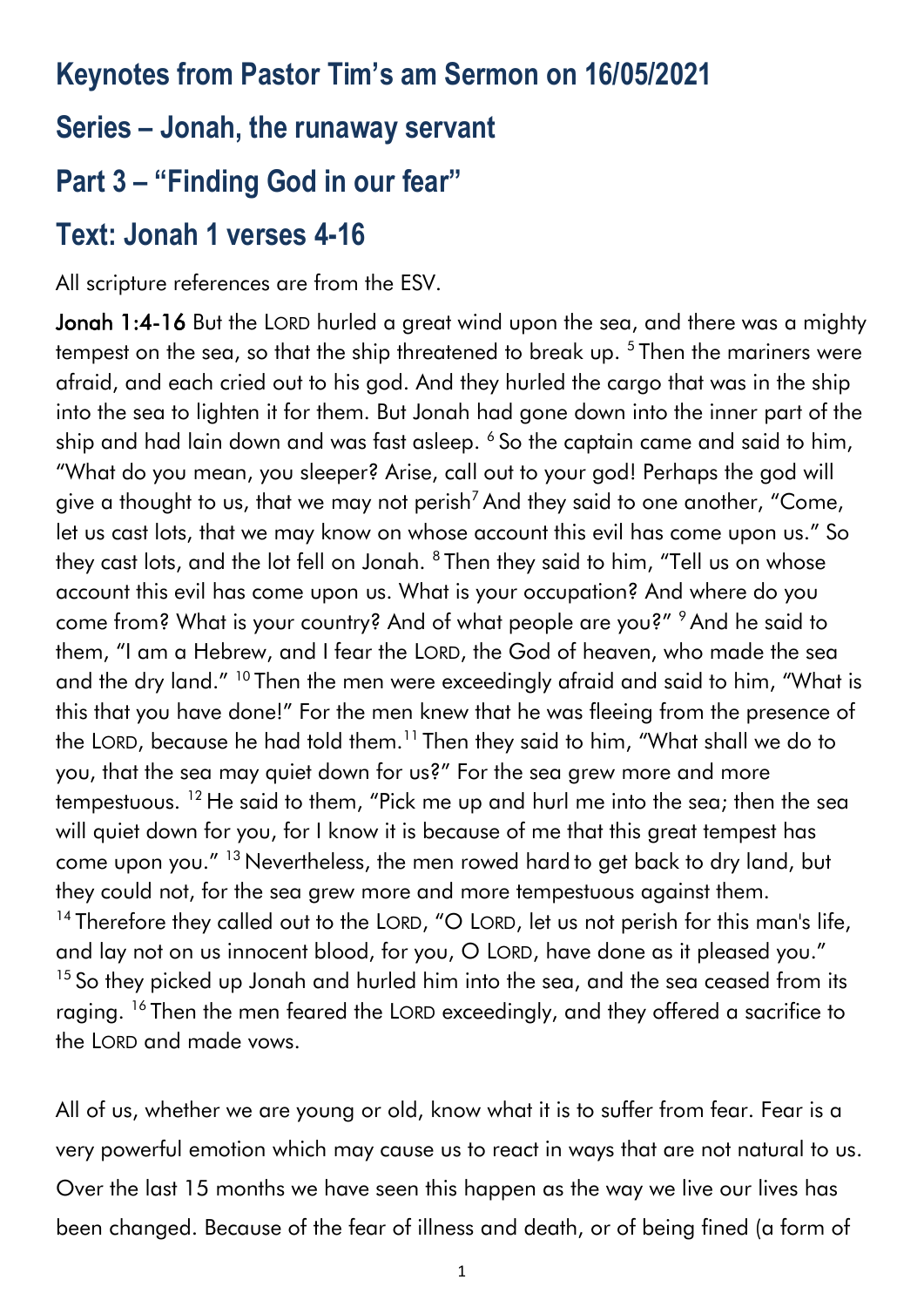judgement) we have accepted the need for restrictions that would have seemed unconscionable in normal times.

Where does fear come from and how can we deal with it? We may look for answers to our fears in various ways by going to the doctor, reading self-help books or turning to misuse of legal or illegal drugs. There is another way.

## What if fear is something that God can use for our eternal good, to lead us to know and trust him so that we don't need to fear anything else?

We have seen that God providentially governs everything in the universe with perfect wisdom to accomplish his purposes to bring

- pagan people to know him and praise him for his grace
- his sinning people back to himself and to a place of usefulness (find out how this works in Jonah next week)

The pagan sailors came to a place where they feared the Lord exceedingly (v16 above), but it was not through the fear of death or the storm of God's judgement on Jonah. Instead:

#### it is the mercy of God that brings the sailors to rightly fear God.

The fear of death and of God's judgement woke them up to their need for God's mercy, but it was that very mercy that brought them to rightly fear God. Psalm 130:4 (see p4 for full text) says 'But with you there is forgiveness that you may be feared'. Paul tells us something similar in Romans 2:4 (see p4). Those three fears that the sailors had are true for us all, but it is also true for all of us that it is the mercy of God that brings us to rightly fear God.

#### 1. Fear of death (v4-5 above)

God brought about a great storm that imperilled the ship carrying Jonah to Tarshish, as he fled from the Lord. The lives of all on board were in danger and the sailors were afraid.

The fear of death is universal and something every human being, in whatever context, has to deal with. It is probably our biggest fear. When we face storms that threaten our life, whether it is because of a medical diagnosis, an accident or just an awareness of old age, we are filled with fear.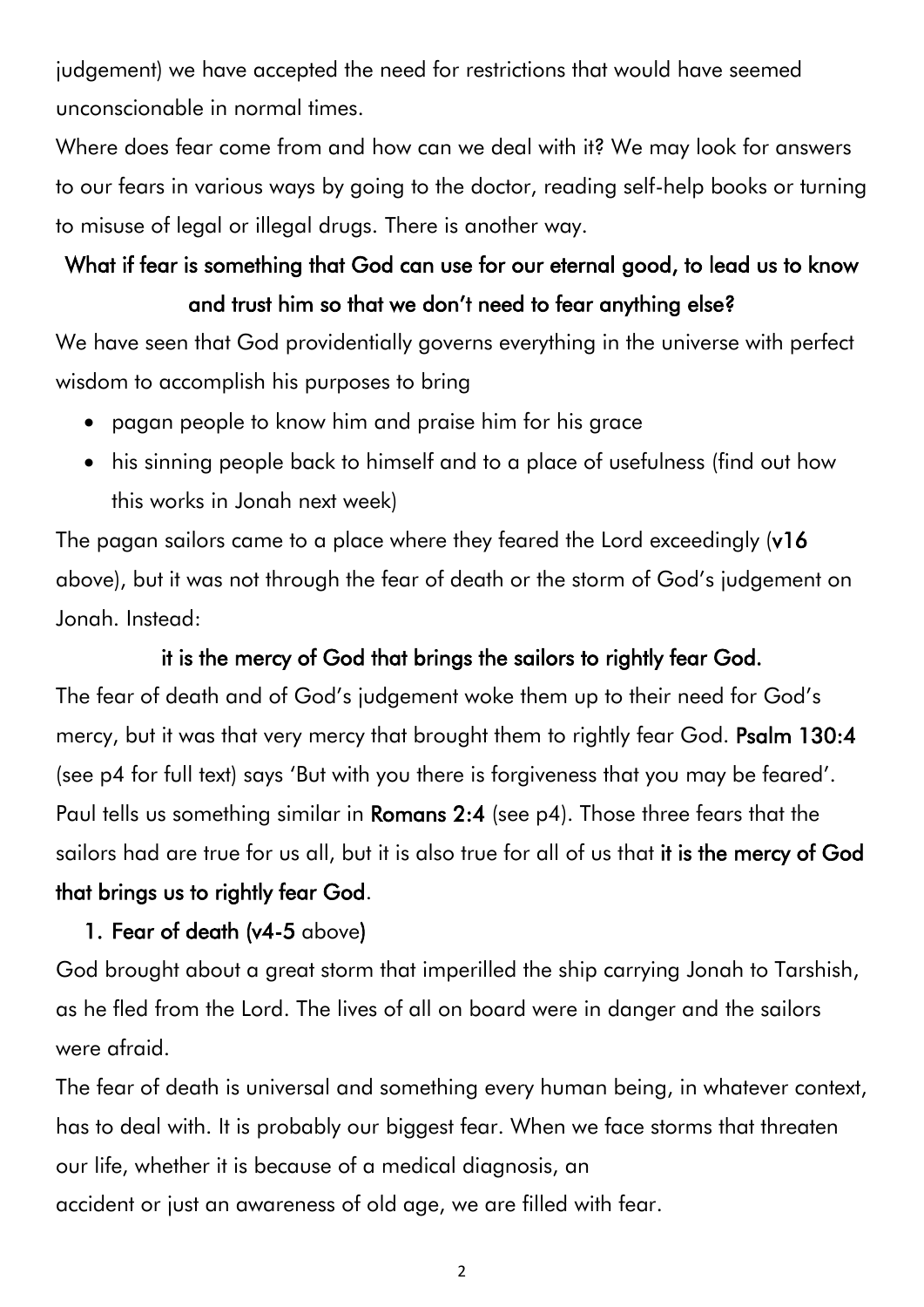One way this shows is in how we talk about death. We no longer like to say someone has died or use funerals as a time to reflect on death. Instead, we say the person is lost, or passed away, and we have a celebration of their life.

## We try to avoid thinking about the shortness of our own lives and about the certainty of death, but why is this?

#### 2. Fear of judgement (vv9 – 10 above)

The sailors recognised that this was no ordinary storm. They were religious men who believed that the world was at the mercy of the gods. They had a fatalistic view, but wanted to do all they could to appease whichever god it was they might have offended. To find out who was responsible, they cast lots and discovered that it was Jonah.

Once he had told them about his God, and that he was running away from him, the sailors became not just afraid(v5), but exceedingly afraid (v10), as they were confronted by the anger of Jonah's God (the one true God who created the seas and the land) in the storm. This terrifying storm is directed at Jonah but it gives the sailors cause to fear exceedingly, wondering what the outcome will be for them.

• They were being confronted with this dreadful judgement of a holy God against the sin of one of his own people. How much worse might that judgement be against those who don't know or fear him?

1 Peter 4:17-18 (see p4) expresses the truth that judgement will begin with the household of God. Believers, too, are confronted with a holy God who does not take sin lightly, but punishes every transgression. Sin matters.

We want a God who overlooks our failures and doesn't hold us accountable for our wrongdoing, but that isn't the God of the Bible. Ignoring who he is in his holiness won't help us.

- We might say we don't want to talk about death but that won't stop us dying
- We might say we don't want to talk about the justice and holiness of God but that won't enable us to avoid the final judgement

Death is coming and death will bring us to the judgement of God.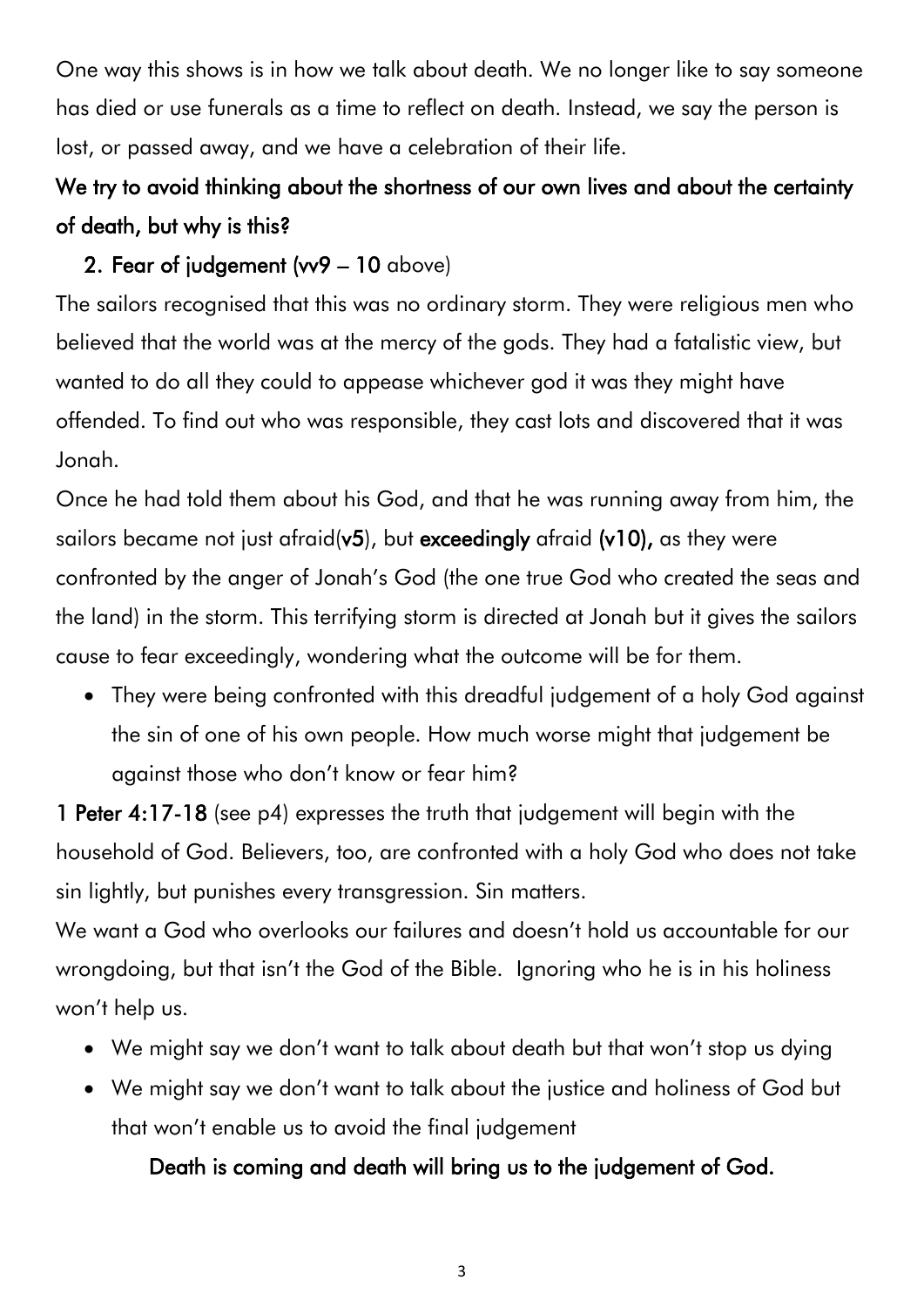The sailors know that, unless the storm stops, they will die and be brought into the terrifying judgement of Jonah's God. They need to throw Jonah overboard but they try to save themselves in their own way. They were acting with good motives (trying to save Jonah) but were also trying to save themselves. This is the essence of all manmade religion – I must do what I can to pacify (non-existent) gods or I must try harder. The sailors

- Cried out to their gods (v5) rather than calling out to the God of the Bible who made the sea
- Tried to get the boat to safety using their own efforts (v13)

Still today, people know deep in their hearts that death brings them into the presence of a deity to whom they must give account, but try to save themselves in the same ways.

- They deny that God exists or try worshipping a god that is an invention of the human mind
- They try to find ways to get themselves out of eternal danger through their own good works.

None of this works, as the sailors discovered. The storm was too great and they found that:

- The gods they cried to didn't hear them because they didn't exist
- The wind and waves were too strong for them to row against to get themselves to safety

Despite our best efforts we can never satisfy the justice of God.

• The fear of death and judgement doesn't go away

### The storm of God's anger against sin is too powerful for us as humans to deal with.

### 3. Fear of God (vv15-16)

The storm only ceased when the sailors sacrificed Jonah to the waves. Their lives were spared because Jonah died in their place. He gave his own life to save theirs. Their response is to fear God.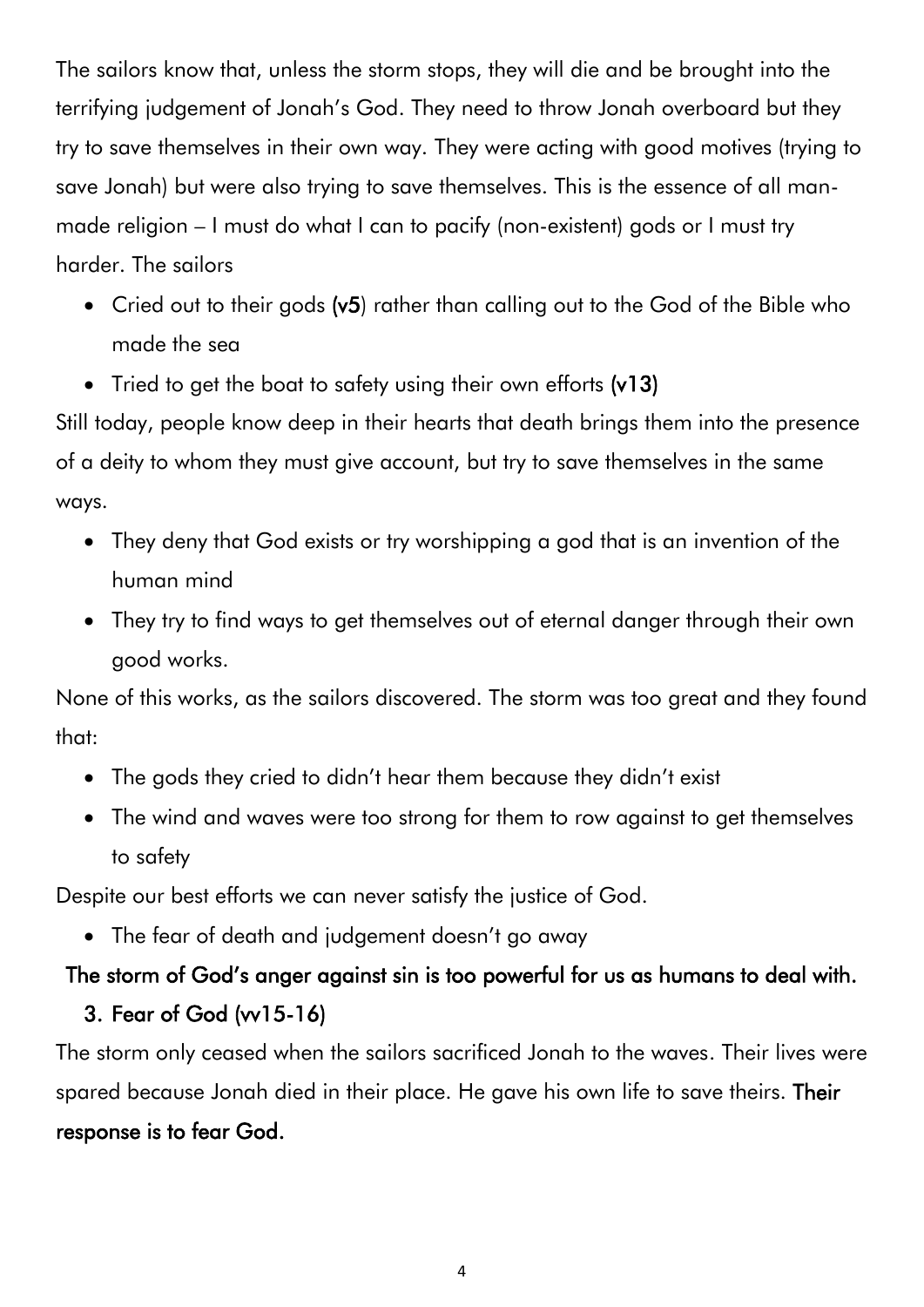The mercy of God in sparing their lives through sacrifice did what the fear of death and judgement couldn't do. It brought them to rightly fear God. What does it mean to rightly fear God? It means:

- To worship him every single day
- To commit ourselves to him in obedience for the rest of our lives
- To acknowledge that he alone is God and that he is sovereign

The sailors have been confronted with:

- the greatness of God in the storm, but did not commit themselves to him in the storm
- the mercy of God in sparing their lives, and they then commit themselves to him in worship and obedience

Many people respond to God in the storm and promise to commit to him if only he will get them out of it. However, when the storm passes, they give up on God because they only wanted him for what he could do, not for who he is.

• The sailors have come to experience the grace of God to save them, and that experience of grace has brought them to commit themselves to this God who has cared for them.

### It is the mercy of God that brings us to rightly fear God.

We may have a great sense of awe when we see God's power displayed in the vastness of the universe he created, in the thunder of storms or the beauty of nature, but far more awesome is the truth that God has:

- set his love upon us in eternity and adopted us into his family even when we were running from him
- sent his own Son to atone for our sin and to live a righteous life on our behalf
- caused us to be born again by his own will

When we stop and think about these things, we will begin to fear God in a very personal way, and will want to worship him, commit our lives to him and live in obedience to him.

### It is the mercy of God that brings us to rightly fear him.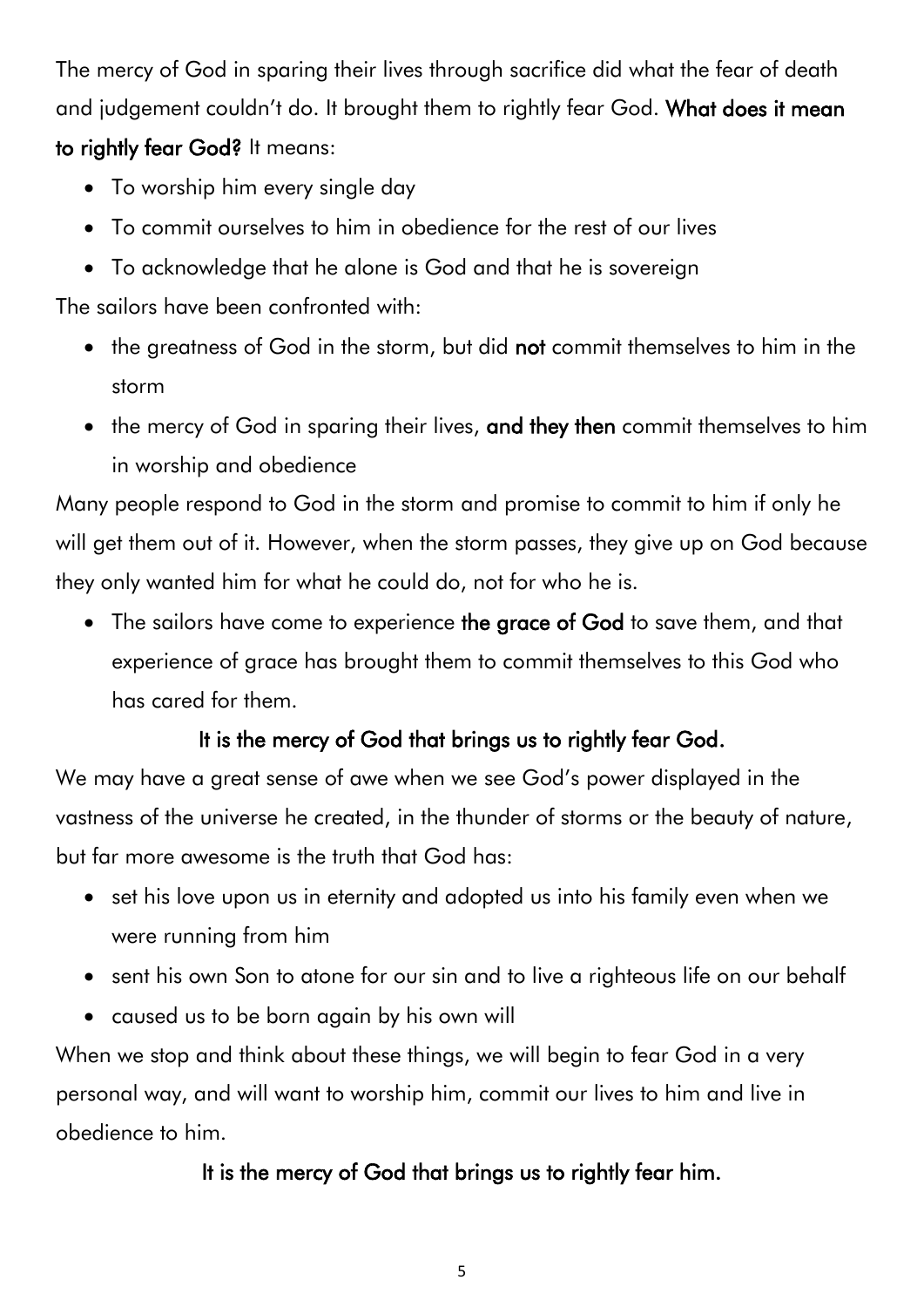There are seemingly enough fears in this life – why would we want to add the fear of God to them?

### When you fear God rightly you do not need to fear anything else – including death and judgement.

The sailors did not perish under the judgement of God because Jonah died in their place.

#### The righteous anger of God was turned aside when a sacrifice for sin was made.

Crucially, this points forward to the cross of Christ, which teaches us that, unlike any pagan gods, he is the God:

- who comes himself to put right our wrong so that we will not be condemned when Jesus returns to judge the world
- who sacrifices himself in our place to satisfy his own justice
- who, in the person of his Son, spends his own wrath on himself so that he can forgive us

We need to know deep in our hearts the reality of the truth that Jesus died not just for the sins of the world but for us and our sin personally. Then our hearts will be melted and we will come to fear God.

In fearing God, we no longer need to fear death and judgement, because the

justice of God has been satisfied in the death and judgement of Jesus.

#### If there is no fear in death and judgement, then there is nothing we need fear.

Psalm 130: Out of the depths I cry to you, O LORD! 2 O Lord, hear my voice! Let your ears be attentive to the voice of my pleas for mercy! <sup>3</sup> If you, O LORD, should mark iniquities,

O Lord, who could stand?

- <sup>4</sup> But with you there is forgiveness, that you may be feared.
- 5 I wait for the LORD, my soul waits, and in his word I hope;
- $<sup>6</sup>$  my soul waits for the Lord</sup> more than watchmen for the morning, more than watchmen for the morning.